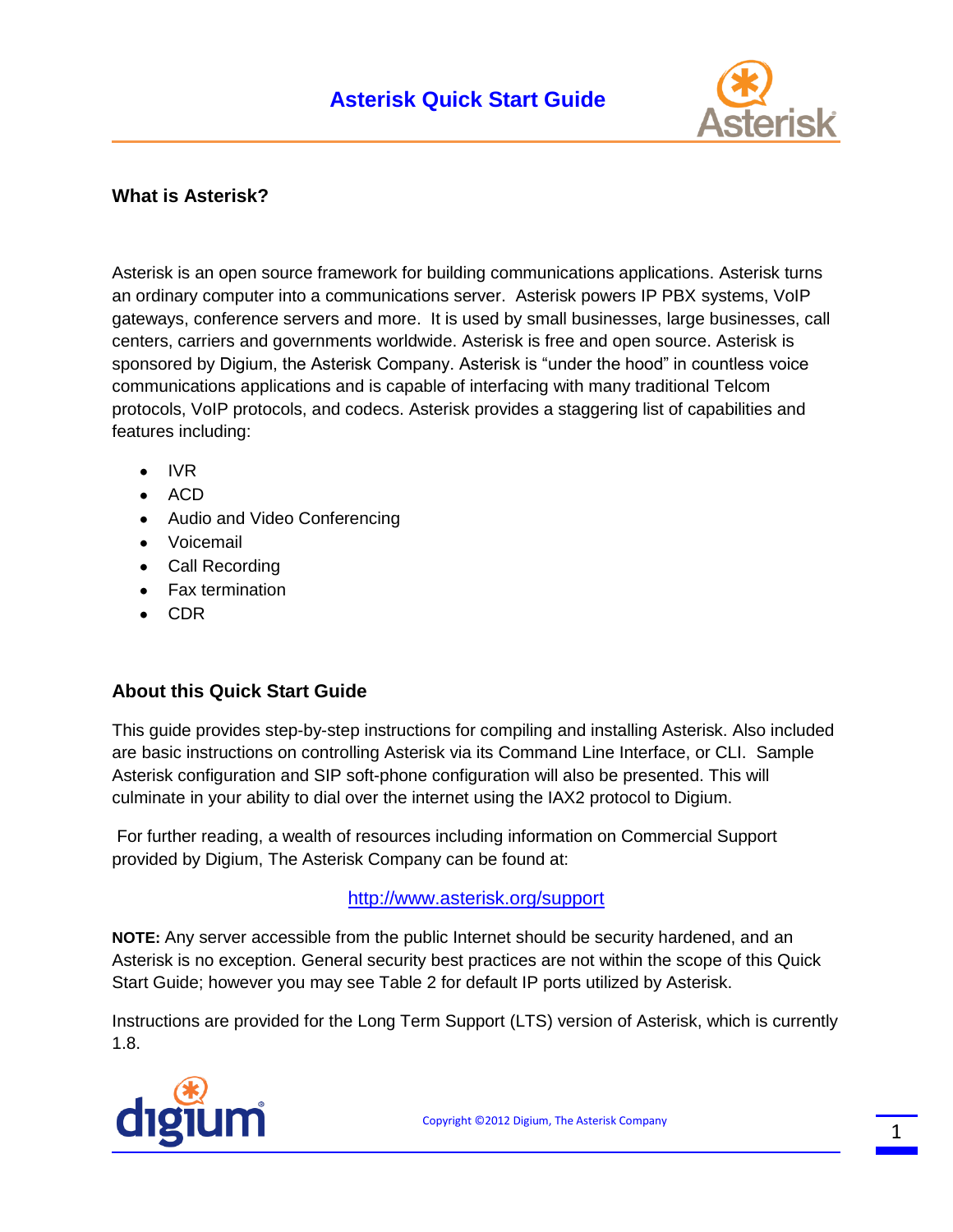

## **File Structure**

The table below contains the default installation paths for Asterisk component files and libraries. This is not an exhaustive list, only the core components relative to this Quick Start Guide are listed:

#### **Table 1 Default Installation Paths**

| <b>Path</b>               | <b>Description</b>            |
|---------------------------|-------------------------------|
| /etc/asterisk             | <b>Configuration files</b>    |
| /usr/sbin                 | Location of binary executable |
| /var/log/asterisk         | message(error) logs and CDR   |
| /usr/lib/asterisk/modules | Component module libraries    |

## **Default Ports**

| <b>Protocol</b>  | Port number      | <b>Transport</b> |
|------------------|------------------|------------------|
| <b>SIP</b>       | 5060/5061        | <b>TCP/UDP</b>   |
| IAX <sub>2</sub> | 4569             | <b>UDP</b>       |
| <b>MGCP</b>      | 2727             | <b>UDP</b>       |
| <b>SCCP</b>      | 2000             | <b>TCP</b>       |
| <b>RTP</b>       | $10,00 - 20,000$ | <b>UDP</b>       |
| Manager          | 5038             | <b>TCP</b>       |
| H323             | 1720             | <b>TCP</b>       |
| Dundi            | 4520             | <b>UDP</b>       |
| Unistim          | 5000             | <b>UDP</b>       |

### **Requirements**

Asterisk can run on multiple base architectures including embedded systems and there are no strict requirements on CPU speed or memory size. This document assumes the use of a standard x86 based processor.

Asterisk can run on a number of Operating Systems. Linux is the only officially supported OS, and it is recommended to use a 2.6.25 or higher kernel (although Asterisk will run on 2.4 kernels). A current and supported release of distributions such as CentOS or Debian is recommended.

An Internet connection is also required.

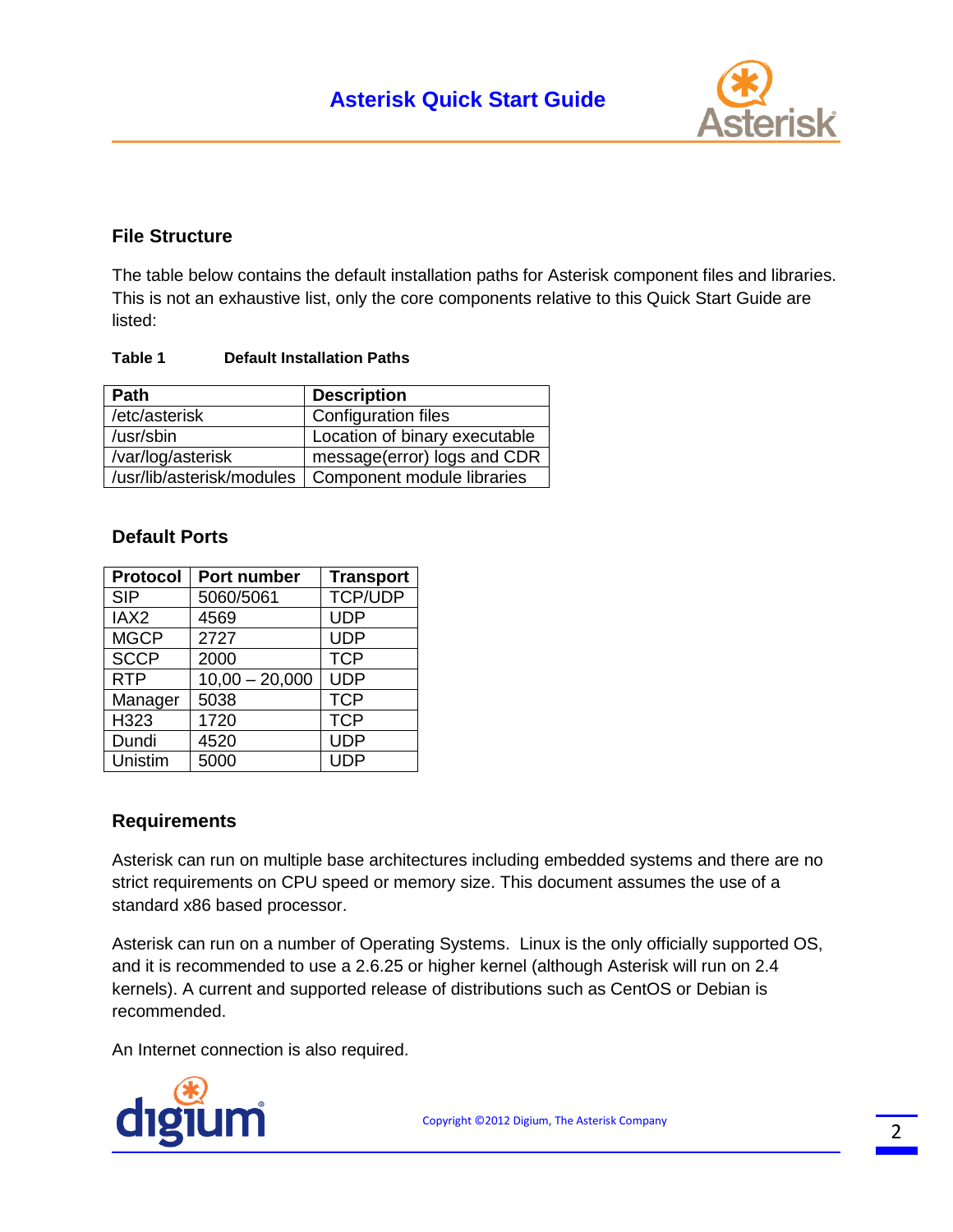

## **Dependencies**

There are a number of packages that are required to be pre installed on the host server to ensure that Asterisk will compile successfully. This Guide provides instructions for obtaining these packages for RedHat and Debian Distributions.

## **Downloading**

The Asterisk source packages are available at: [http://www.asterisk.org/downloads](http://www.asterisk.org/downloads?utm_source=document&utm_medium=pdf&utm_campaign=quick%2Bstart%2Bguide)

- 1. Log in to your Linux machine as the '**root**' user (superuser). If you are using Ubuntu Linux log in as normal and prefix each command with '**sudo**.
- 2. If you are using an X window system, open a terminal window.
- 3. Download the '**current**' Asterisk source tarball to the host machine. This will download the latest (minor) version:

root@localhost:~# cd /usr/src root@localhost:/usr/src# wget http://downloads.asterisk.org/pub/telephony/asterisk/asterisk-1.8-current.tar.gz

4. Unzip and extract all of the contained source files:

root@localhost:/usr/src# tar –zxvf asterisk-1.8-current.tar.gz

5. Enter the newly created source directory and execute the '**install\_prereq**' in the contrib/scripts subdirectory. This will not only install the required dependencies but also install all packages necessary to build all option Asterisk components.

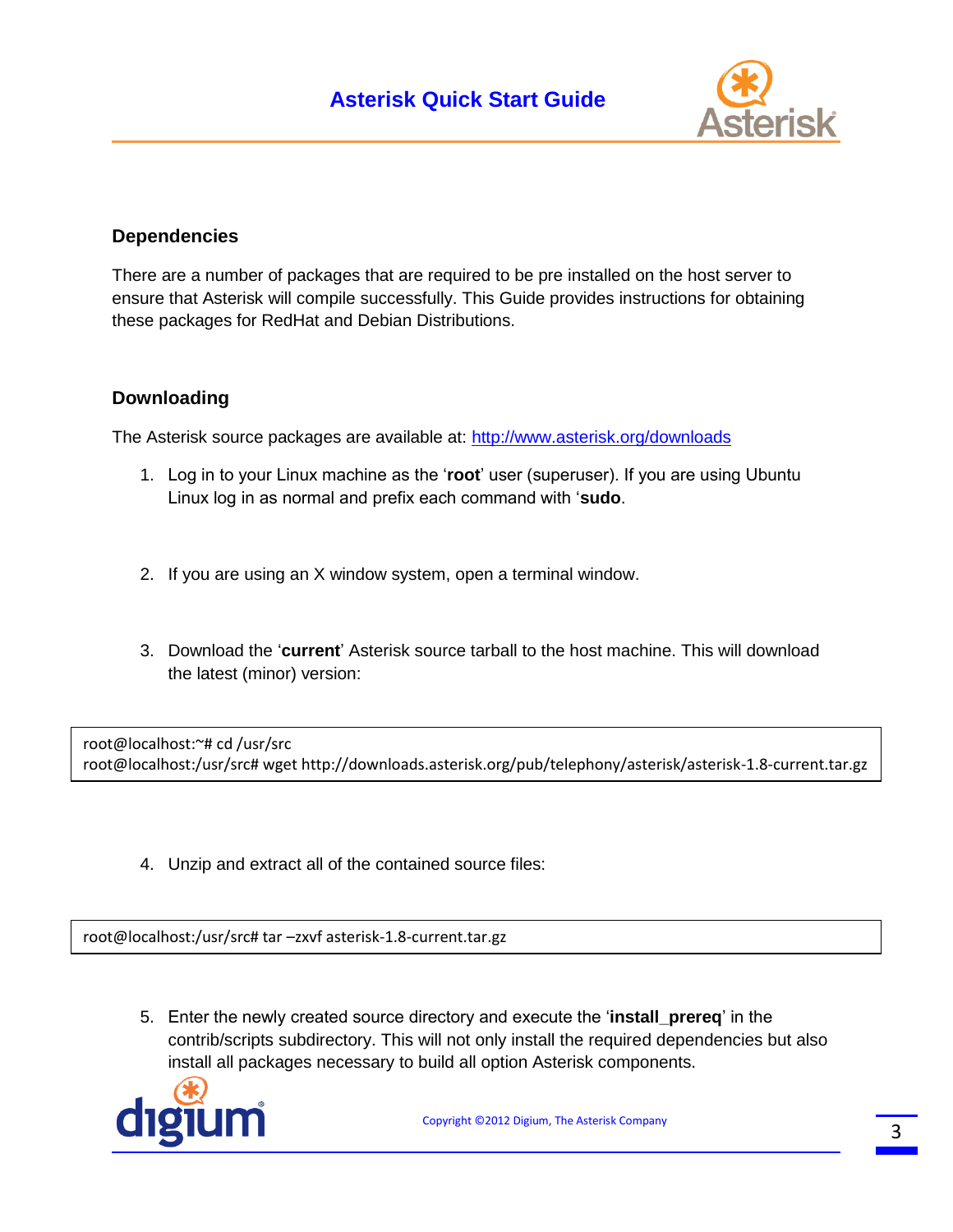# **Asterisk Quick Start Guide**



root@localhost:/usr/src# cd /asterisk-1.8.16.0 root@localhost:/usr/src/asterisk-1.8.16.0# ./contrib/scripts/install\_prereq

## **Compiling and Installing**

6. Issue each of these commands in sequence:

root@localhost:/usr/src/asterisk-1.8.16.0# ./configure root@localhost:/usr/src/asterisk-1.8.16.0# make root@localhost:/usr/src/asterisk-1.8.16.0# make install root@localhost:/usr/src/asterisk-1.8.16.0# make samples

## **Configuring Asterisk (demo config)**

The previous command '**make samples**' created sample configuration files in the default directory '**/etc/asterisk/**'. The commands below show how to create backups of some of these files and how to create new simplified configuration for demo or testing purposes.

7. Issue each command as shown. The '**mv**' (move) command is used here to rename (backup) the provided sample configuration files:

root@localhost:/user/src/asterisk-1.8.16.0# root@localhost:/etc/asterisk# mv modules.conf modules.conf.sample root@localhost:/etc/asterisk# mv extensions.conf extensions.conf.sample root@localhost:/etc/asterisk# mv sip.conf sip.conf.sample root@localhost:/etc/asterisk# mv iax.conf iax.conf.sample

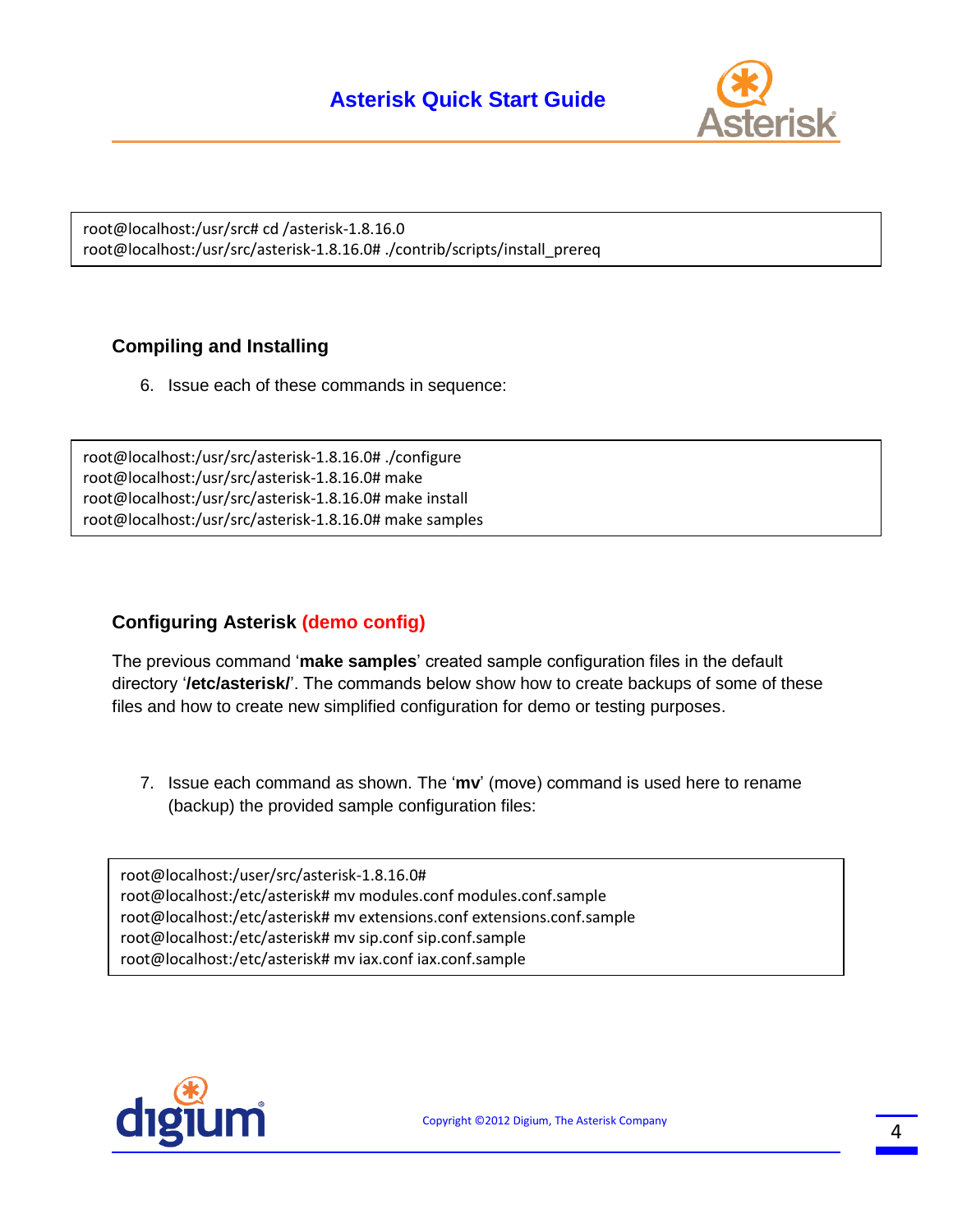

8. Edit '**modules.conf**' and paste in the configuration provided. The ubiquitous WYSYWG editor '**gedit**' is used for example, although any editor will do. Save the file when done editing:

root@localhost:/etc/asterisk# gedit modules.conf

load=chan\_iax2.so [modules] autoload=no load=pbx\_config.so load=chan\_sip.so load=res\_rtp\_asterisk.so load=app\_hangup.so load=app\_dial.so load=codec\_ulaw.so load=codec\_gsm.so

### 9. Repeat for '**extensions.conf**:'

root@localhost:/etc/asterisk# gedit extensions.conf

[default]  $exten$  => \_.,1, Hangup()

[demo] exten => 2600,1,Dial(IAX2/guest@pbx.digium.com/s@default) same => n,Hangup()

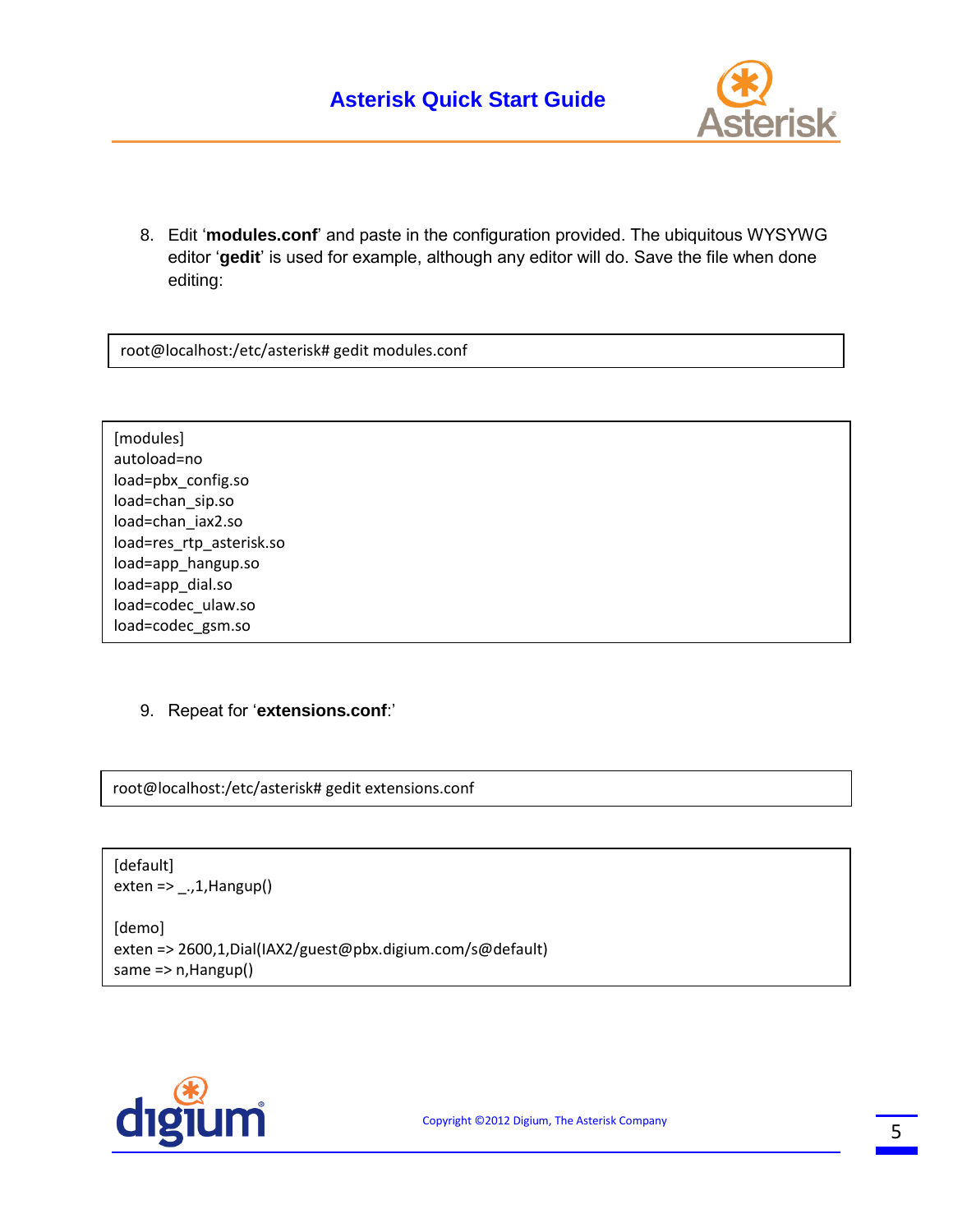

10. Repeat for '**sip.conf**:

root@localhost:/etc/asterisk# gedit sip.conf

| [general]<br>context=default<br>allowguest=no                 |
|---------------------------------------------------------------|
| [test phone <random 1="" string="">]<br/>type=friend</random> |
| host=dynamic                                                  |
| secret= <random 2="" string=""></random>                      |
| context=demo                                                  |

11. Replace '**<RANDOM\_STRING\_X>**' with an *actual* randomly generated string. You can create these random strings of letters and numbers at<http://www.random.org/strings/>

## **NOTE: IF YOU DO NOT REPLACE THE <RANDOM\_STRING> YOUR MACHINE IS VERY LIKELY TO BE COMPROMISED!!**

12. Finally, Configure '**iax.conf**':

root@localhost:/etc/asterisk# gedit iax.conf

[demo] type=peer username=asterisk secret=supersecret host=216.207.245.47

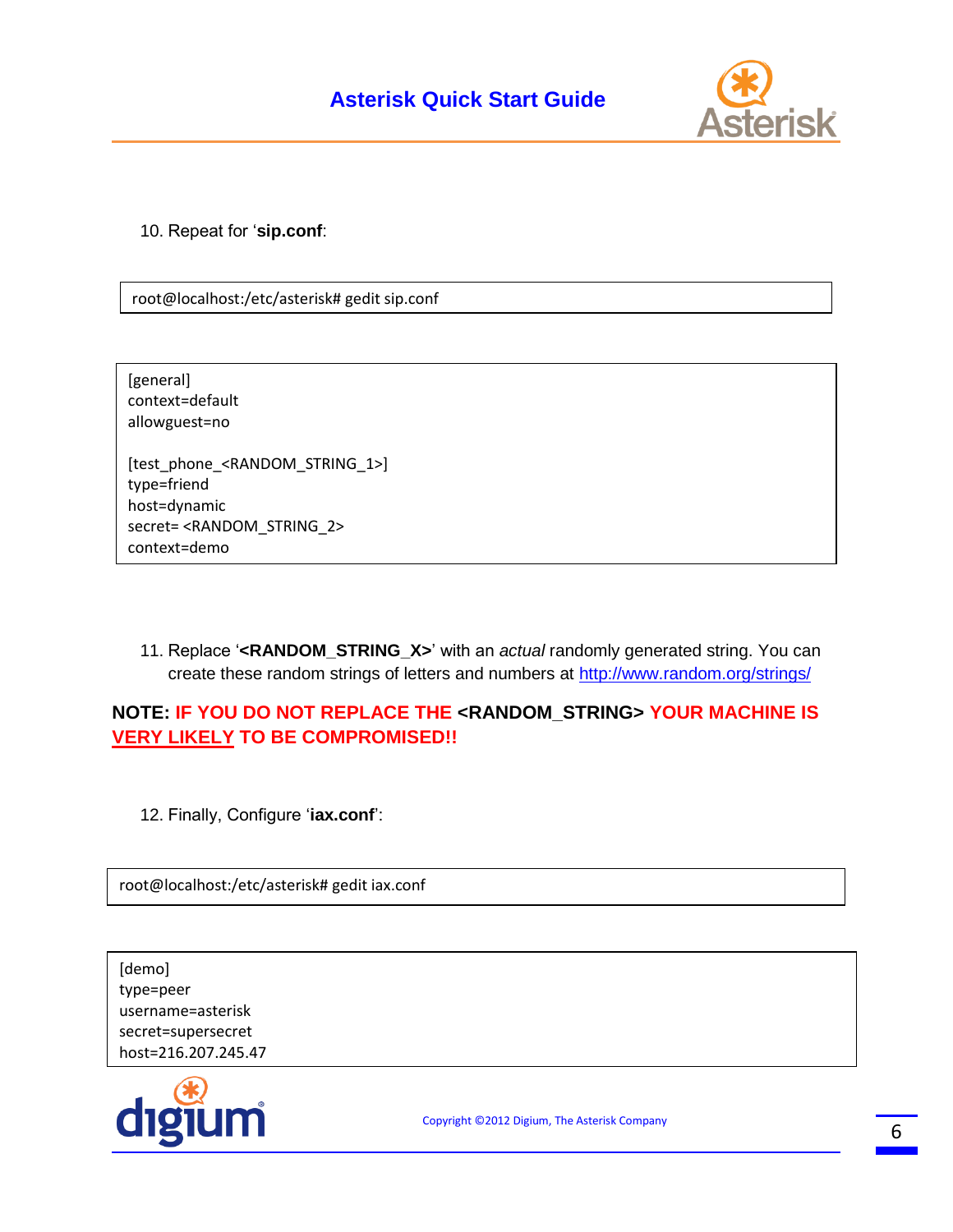

## **Configuring a SIP client**

There are myriad freely available VoIP clients. The soft-phone used in this example, Zoiper, is available for Linux, Windows, and Mac OS. **No preference or endorsement is implied**. The instructions provided are for Linux only.

13. Download, unzip, and extract the zoiper executable as described. Execute each command in order:

root@localhost:/etc/asterisk# cd /usr/src root@localhost:/usr/src# wget http://www.zoiper.com/downloads/free/linux/zoiper219-linux.tar.gz root@localhost:/usr/src# tar –zxvf zoiper219-linux.tar.gz

14. Execute the binary '**zoiper**. That is extracted into the '**/usr/src**' directory:

root@localhost:/usr/src# ./zoiper

15. Click the highlighted '**options**' button:

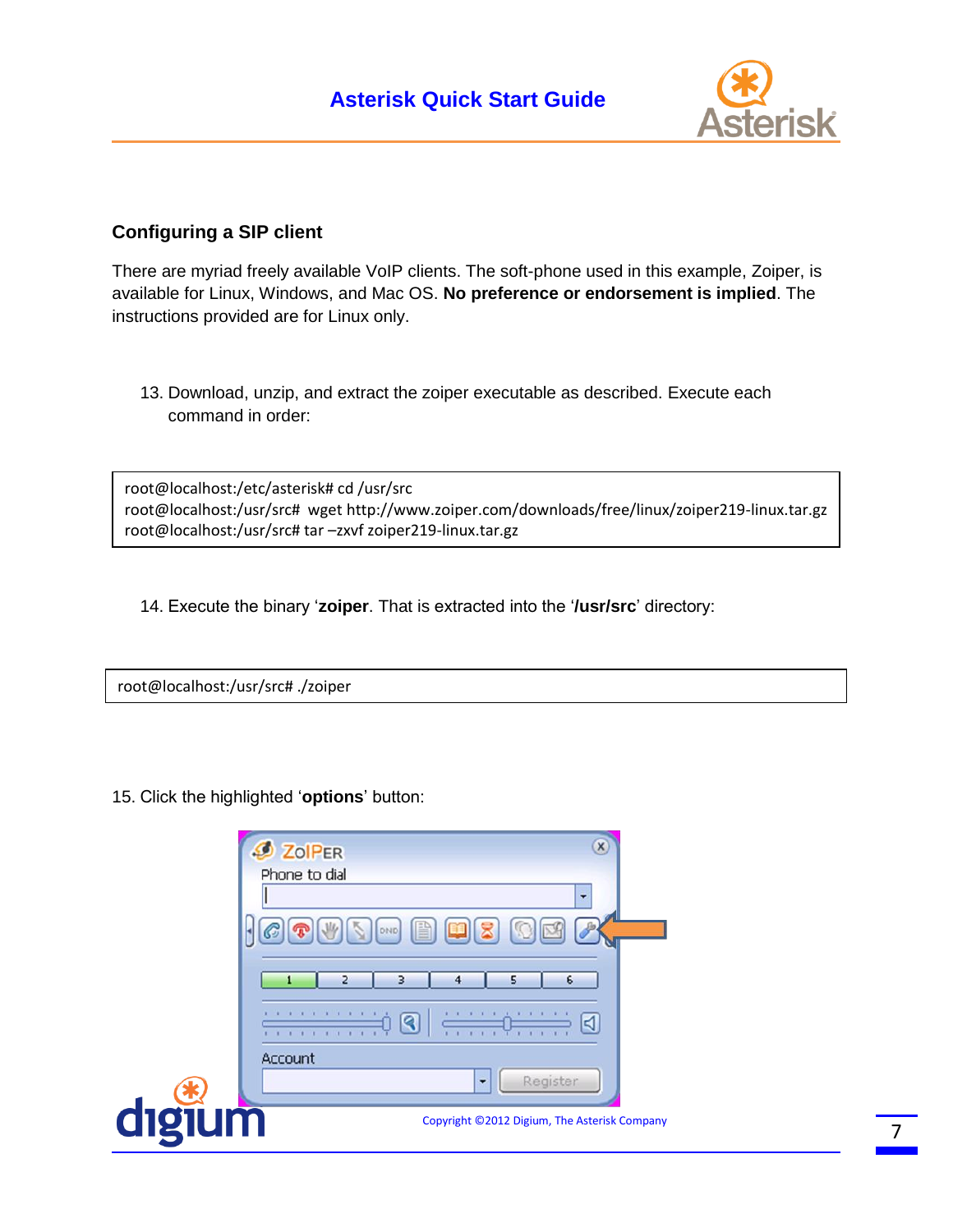

### 16. Click '**Add new SIP account**'

| Add new SIP account    | △ Account name | Registered | Username | Domain |  |
|------------------------|----------------|------------|----------|--------|--|
| <b>D</b> IAX accounts  |                |            |          |        |  |
| Add new IAX account    |                |            |          |        |  |
| 白 J Audio options      |                |            |          |        |  |
| -------- Audio devices |                |            |          |        |  |
| -------- Audio codecs  |                |            |          |        |  |
| General options        |                |            |          |        |  |
| Call events            |                |            |          |        |  |
|                        |                |            |          |        |  |
|                        |                |            |          |        |  |
|                        |                |            |          |        |  |
|                        |                |            |          |        |  |
|                        |                |            |          |        |  |
|                        |                |            |          |        |  |
|                        |                |            |          |        |  |
|                        |                |            |          |        |  |
|                        |                |            |          |        |  |
|                        |                |            |          |        |  |
|                        |                |            |          |        |  |
|                        |                |            |          |        |  |

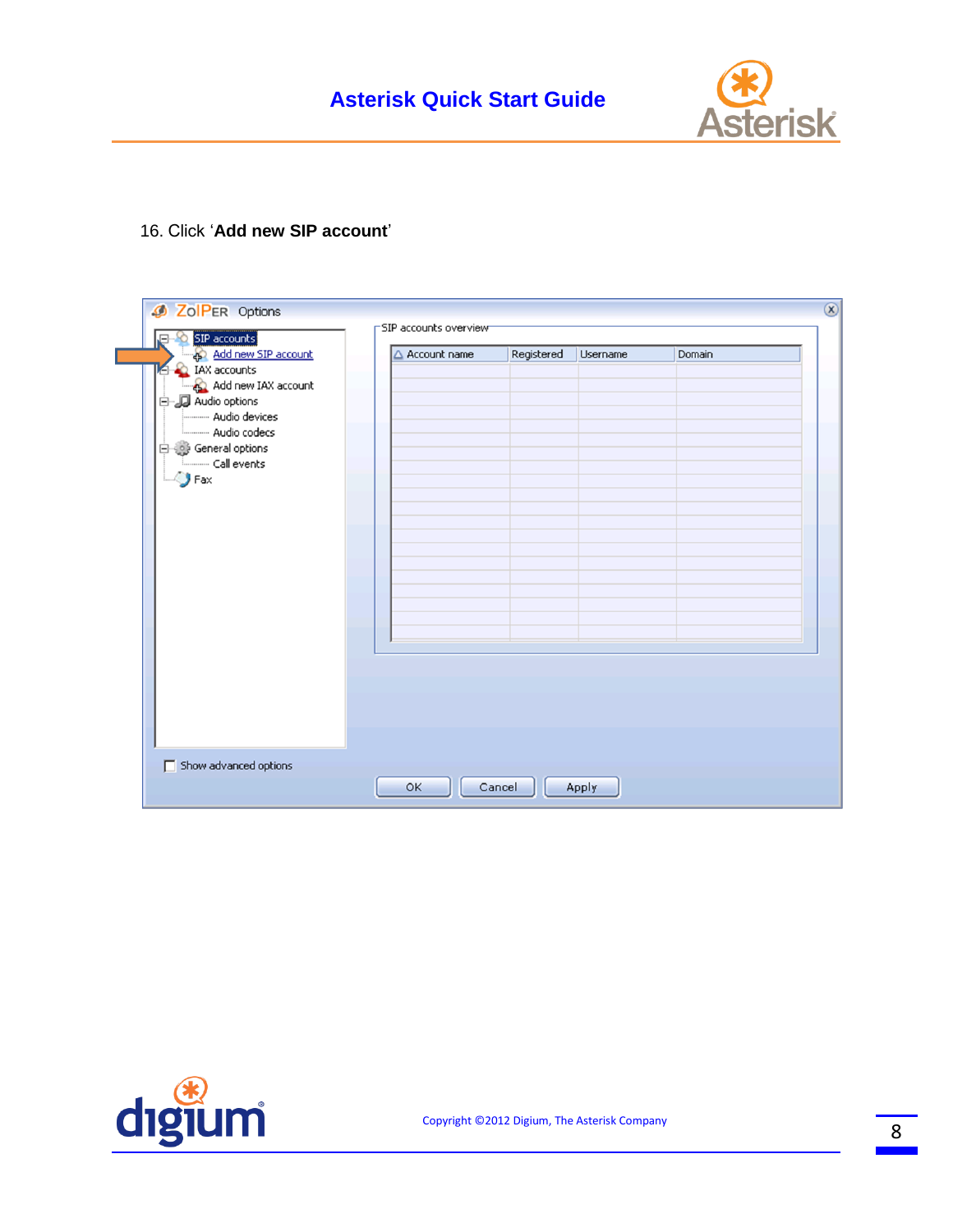

17. Enter the SIP account name that matches '**test\_phone\_<RANDOM\_STRING\_1>**' in '**/etc/asterisk/sip.conf**'.

**NOTE: Do NOT use the account name exactly as seen below. Create your OWN**  random string. If you copy the account name below your machine will **VERY LIKELY be compromised!**

| <b>Ø ZoIPER Options</b>           |                          |            |               |        | $\circled{x}$ |
|-----------------------------------|--------------------------|------------|---------------|--------|---------------|
| SIP accounts                      | SIP accounts overview    |            |               |        |               |
| o<br>Add new SIP account          | △ Account name           | Registered | Username      | Domain |               |
| <b>E</b> IAX accounts             |                          |            |               |        |               |
| Add new IAX account               |                          |            |               |        |               |
| 白 JJ Audio options                |                          |            |               |        |               |
| Audio devices                     |                          |            |               |        |               |
| Audio codecs                      |                          |            |               |        |               |
| Seneral options<br>Call events    |                          |            |               |        |               |
| J Fa 3 ZoIPER Add new SIP account |                          |            | $\circled{x}$ |        |               |
|                                   |                          |            |               |        |               |
|                                   | Name test_phone_9DDIGTmu |            |               |        |               |
|                                   |                          |            |               |        |               |
| Cancel<br>OK                      |                          |            |               |        |               |
|                                   |                          |            |               |        |               |
|                                   |                          |            |               |        |               |
|                                   |                          |            |               |        |               |
|                                   |                          |            |               |        |               |
|                                   |                          |            |               |        |               |
|                                   |                          |            |               |        |               |
|                                   |                          |            |               |        |               |
|                                   |                          |            |               |        |               |
|                                   |                          |            |               |        |               |
|                                   |                          |            |               |        |               |
|                                   |                          |            |               |        |               |
| Show advanced options             |                          |            |               |        |               |
|                                   | OK                       | Cancel     | Apply         |        |               |

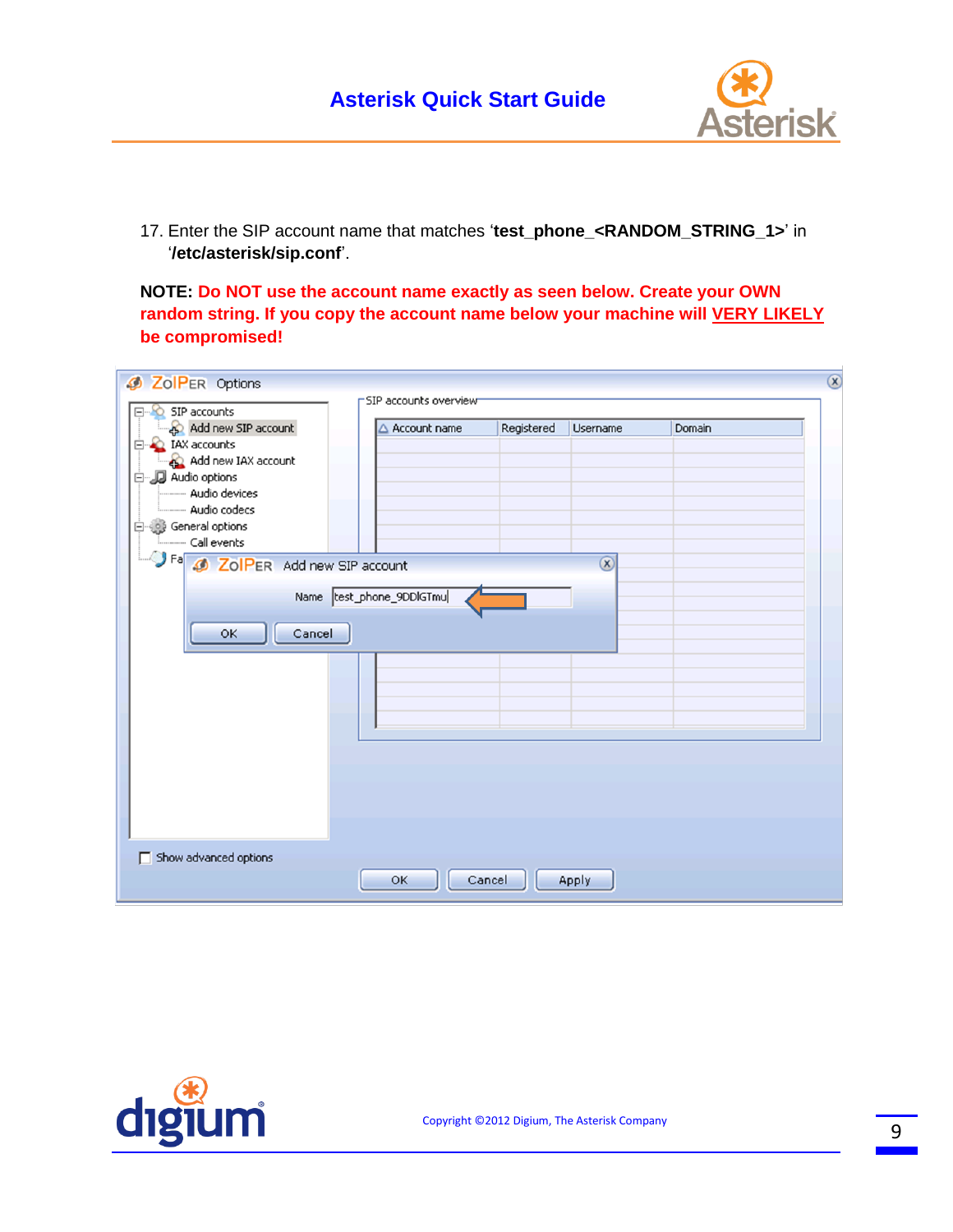

- 18. Enter the account information.
	- a. '**Domain**' must match the IP Address of the Asterisk server
	- b. '**Username**' must match the account name (including random string) that you created.
	- c. '**Password**' must match the '**secret**' you created in '**/etc/asterisk/sip.conf**'. This should be a random string!
	- d. '**Caller ID Name**' can be whatever you like

|                                                                                                                                                                                                                                                                                |                                                                                                                                                                                        | $\circledR$ |
|--------------------------------------------------------------------------------------------------------------------------------------------------------------------------------------------------------------------------------------------------------------------------------|----------------------------------------------------------------------------------------------------------------------------------------------------------------------------------------|-------------|
| <b>Ø ZoIPER Options</b><br>SIP accounts<br>e<br>test_phone_9DDIGTmu<br><b>Extras</b><br>Add new SIP account<br>IAX accounts<br>E<br>Add new IAX account<br>白 JJ Audio options<br>-------- Audio devices<br>Audio codecs<br>白 @ General options<br>Call events<br>$\bigcup$ Fax | SIP account options<br>Domain: <your_servers_ip_address><br/>Username : test_phone_9DDIGTmu<br/>0000000000000<br/>Password:<br/>Caller ID Name :  test_phone</your_servers_ip_address> |             |
| Show advanced options                                                                                                                                                                                                                                                          | OK<br>Cancel<br>Apply                                                                                                                                                                  |             |

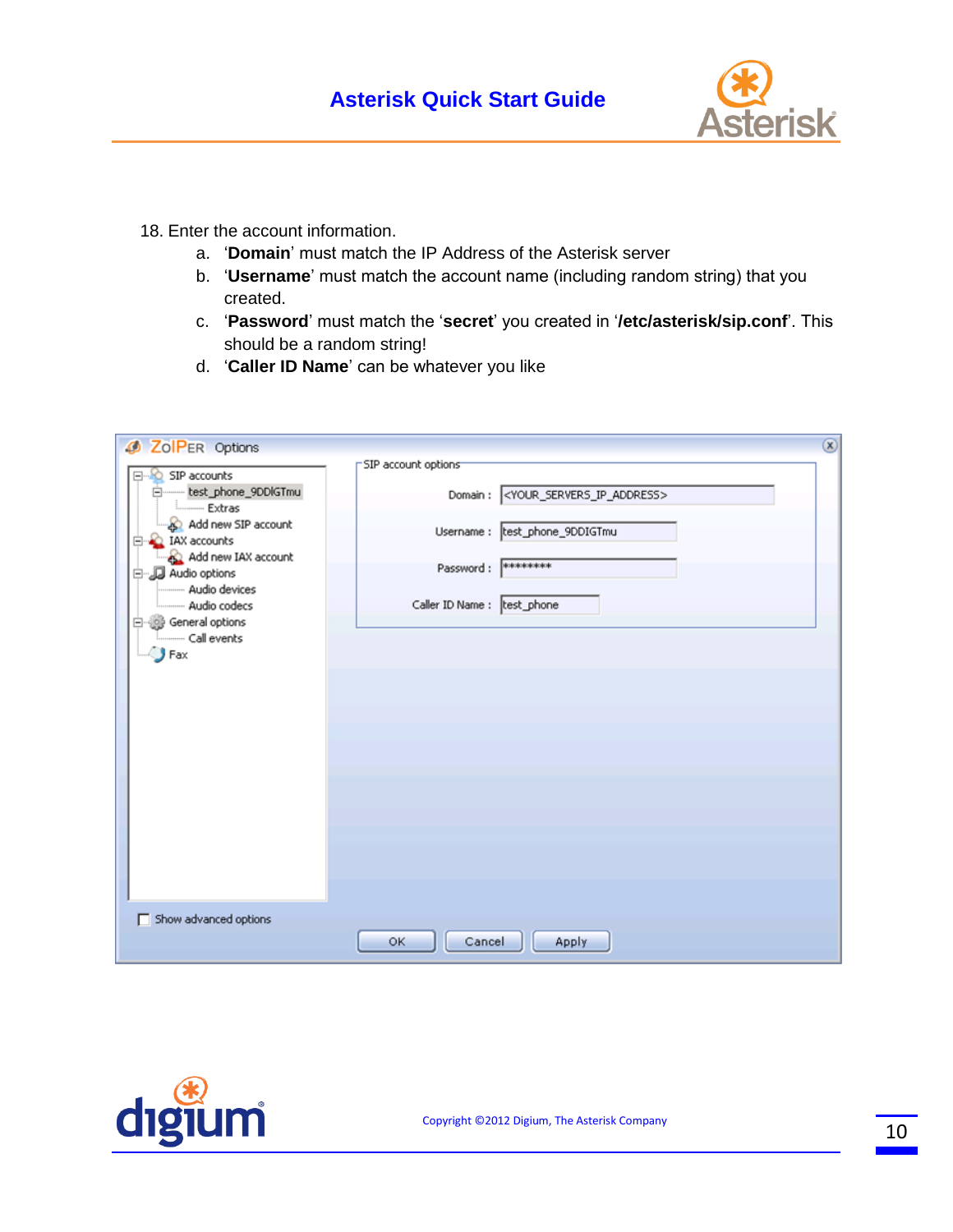

19. Check the highlighted '**Show advanced options**' checkbox:

| SIP accounts                                       | SIP account options            |                                                             |
|----------------------------------------------------|--------------------------------|-------------------------------------------------------------|
| intest_phone_9DDIGTmu<br>Extras                    |                                | Domain: <your_servers_ip_address></your_servers_ip_address> |
| Add new SIP account<br>E LAX accounts              | Username : test_phone_9DDIGTmu |                                                             |
| Add new IAX account<br><b>E</b> > Protocol options | Password: ********             |                                                             |
| SIP options<br>------- IAX options                 | Caller ID Name :  test_phone   |                                                             |
| -------- RTP options<br>STUN options               | Advanced account options       |                                                             |
| Network<br>白 D Audio options                       | Auth. username:                |                                                             |
| - Audio devices<br>-- Audio codecs                 | Use outbound proxy             |                                                             |
| General options<br>Call events                     | Outbound proxy:                |                                                             |
| Fax<br>Diagnostics                                 | Voicemail extension :          |                                                             |
|                                                    | Registration expiry : 3600     |                                                             |
|                                                    | $\Box$ Use rport               | Custom codecs                                               |
|                                                    | $\Box$ Use rport media         | Force RFC-3264                                              |
|                                                    | Use UDP transport              | Use default STUN<br>$\overline{\phantom{a}}$<br>٠           |
|                                                    | Use DTMF RFC-2833              | ٠                                                           |
|                                                    | Subscribe for MWI: both        | ۰                                                           |
| <b>V</b> Show advanced options                     |                                |                                                             |

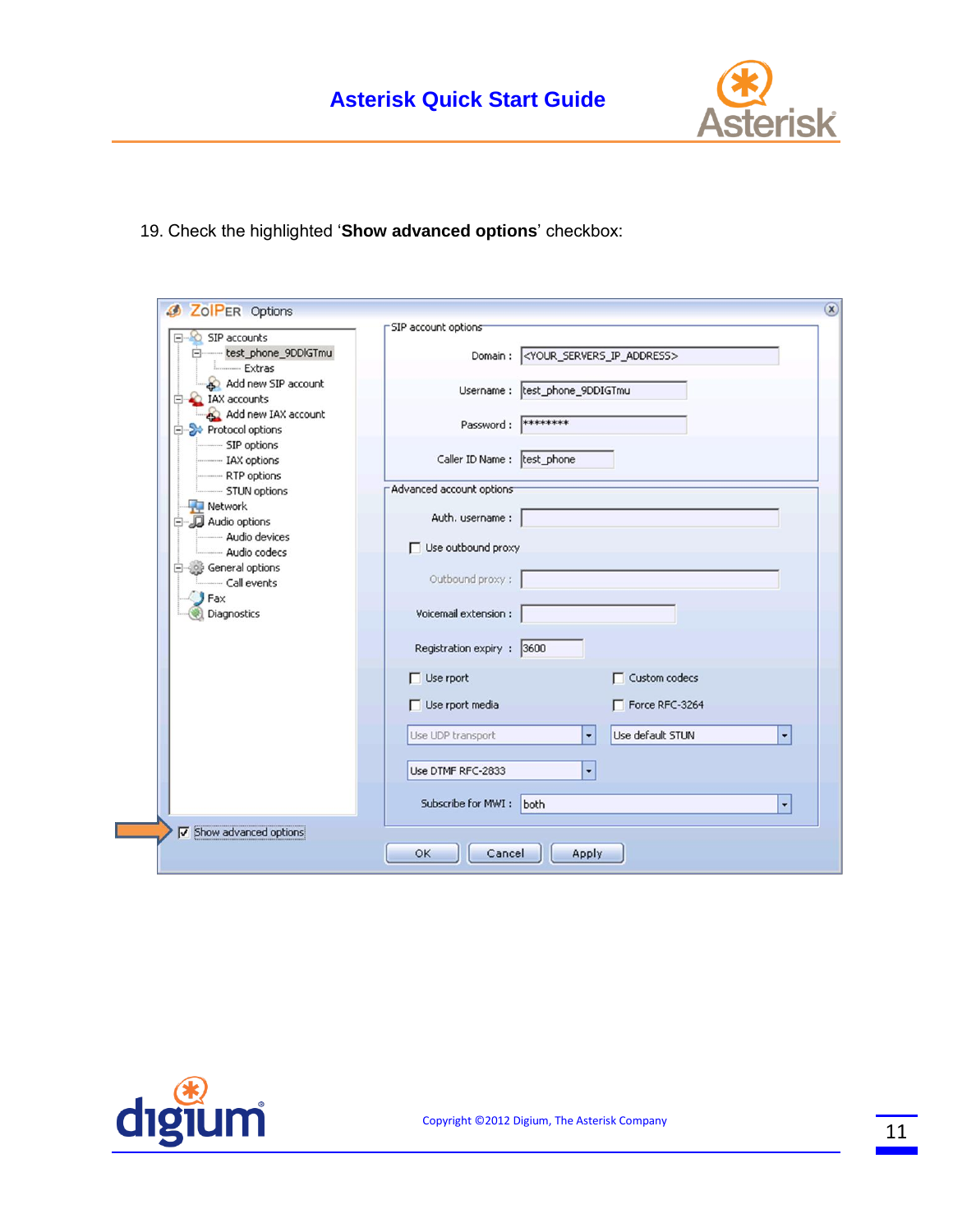

## 20. Click '**SIP options**':

|                                              | SIP account options                                         |   |
|----------------------------------------------|-------------------------------------------------------------|---|
| SIP accounts                                 |                                                             |   |
| test_phone_9DDlGTmu<br>Extras                | Domain: <your_servers_ip_address></your_servers_ip_address> |   |
| Add new SIP account<br>IAX accounts          | Username: test_phone_9DDIGTmu                               |   |
| Add new IAX account<br>Protocol options      | ********<br>Password:                                       |   |
| -SIP options<br>---- IAX options             | Caller ID Name:  test_phone                                 |   |
| ---- RTP options                             | Advanced account options                                    |   |
| ----- STUN options                           |                                                             |   |
| Network<br>Audio options<br>Ξ                | Auth. username :                                            |   |
| - Audio devices<br>- Audio codecs            | Use outbound proxy                                          |   |
| <b>General options</b><br>e<br>- Call events | Outbound proxy:                                             |   |
| Fax<br>Diagnostics                           | Voicemail extension :                                       |   |
|                                              | Registration expiry : 3600                                  |   |
|                                              | $\Box$ Custom codecs<br>$\Box$ Use rport                    |   |
|                                              | Use rport media<br>Force RFC-3264                           |   |
|                                              | Use default STUN<br>Use UDP transport<br>۰                  | ۰ |
|                                              |                                                             |   |
|                                              | Use DTMF RFC-2833<br>۰                                      |   |
|                                              | Subscribe for MWI:<br>both                                  | ۰ |
|                                              |                                                             |   |
| $\nabla$ Show advanced options               | OK<br>Cancel<br>Apply                                       |   |

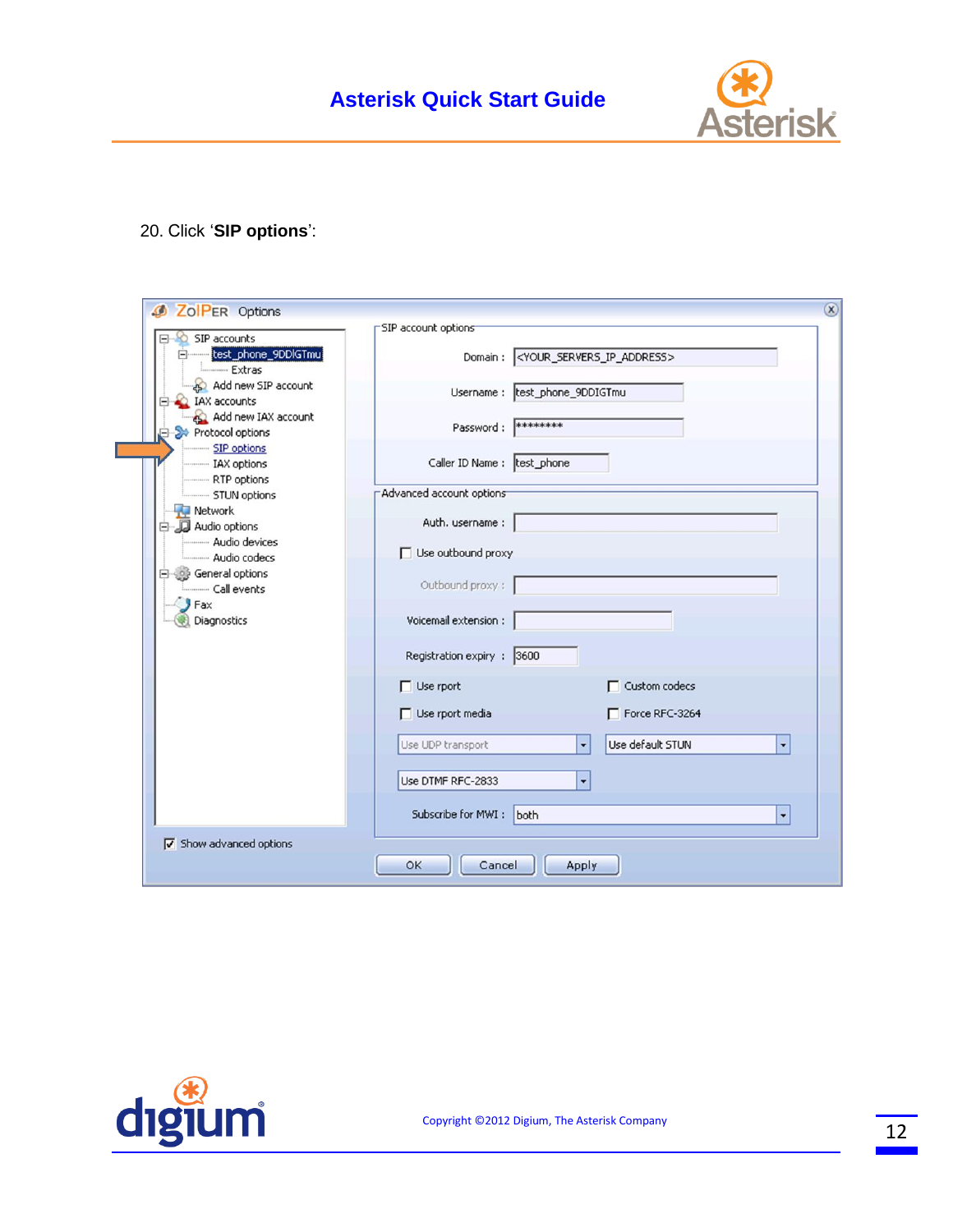

21. Change '**Port**' to '**5070**'. Click '**Save**'. This is only necessary if the Zoiper client is running on the host machine running Asterisk.

| <b>Ø ZoIPER Options</b>                                                                                                                                                                                                                                                                                                                                                                                                                                             |                           | $\circledR$ |
|---------------------------------------------------------------------------------------------------------------------------------------------------------------------------------------------------------------------------------------------------------------------------------------------------------------------------------------------------------------------------------------------------------------------------------------------------------------------|---------------------------|-------------|
| ⊟ <sup>©</sup> SIP accounts<br>□ test_phone_9DDlGTmu<br><b>Lesson Extras</b><br>Add new SIP account<br><b>E A</b> IAX accounts<br>Add new IAX account<br><b>E</b> DV Protocol options<br>SIP options<br>---------- IAX options<br>---------- RTP options<br><b>Electronic STUN options</b><br>$\P$ Network<br>白…D Audio options<br>--------- Audio devices<br><b>Luccion</b> Audio codecs<br><b>E</b> -O General options<br>Lad events<br>$\Box$ Fax<br>Diagnostics | SIP options<br>Port: 5070 |             |
| $\nabla$ Show advanced options                                                                                                                                                                                                                                                                                                                                                                                                                                      | ОK<br>Cancel<br>Apply     |             |

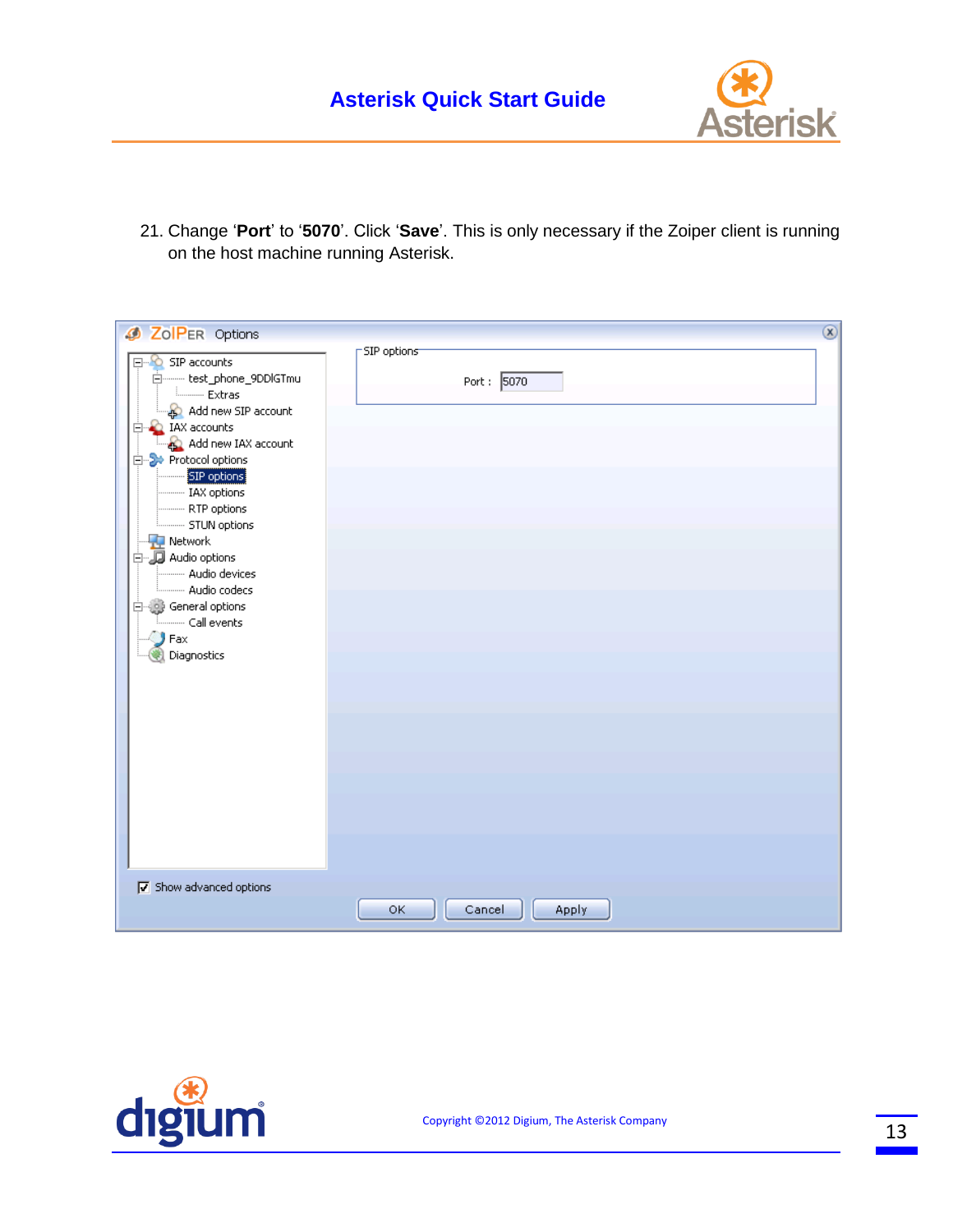

## **Making a Test Call**

22. Start the Asterisk daemon by simply issuing the '**asterisk**' command at the terminal. You should see no message output, and are returned to a Linux prompt:

root@localhost:/usr/src# asterisk root@localhost:/usr/src#

You are now be able to place a test call. Dial the configured extension '**2600**' from the softphone. This will dial to a Digium server using the IAX2 protocol and you will hear Digium's main IVR menu.

You now have a running Asterisk server and a configured phone, as well as sample configuration. The extent of what you can do with Asterisk is only limited by your imagination!

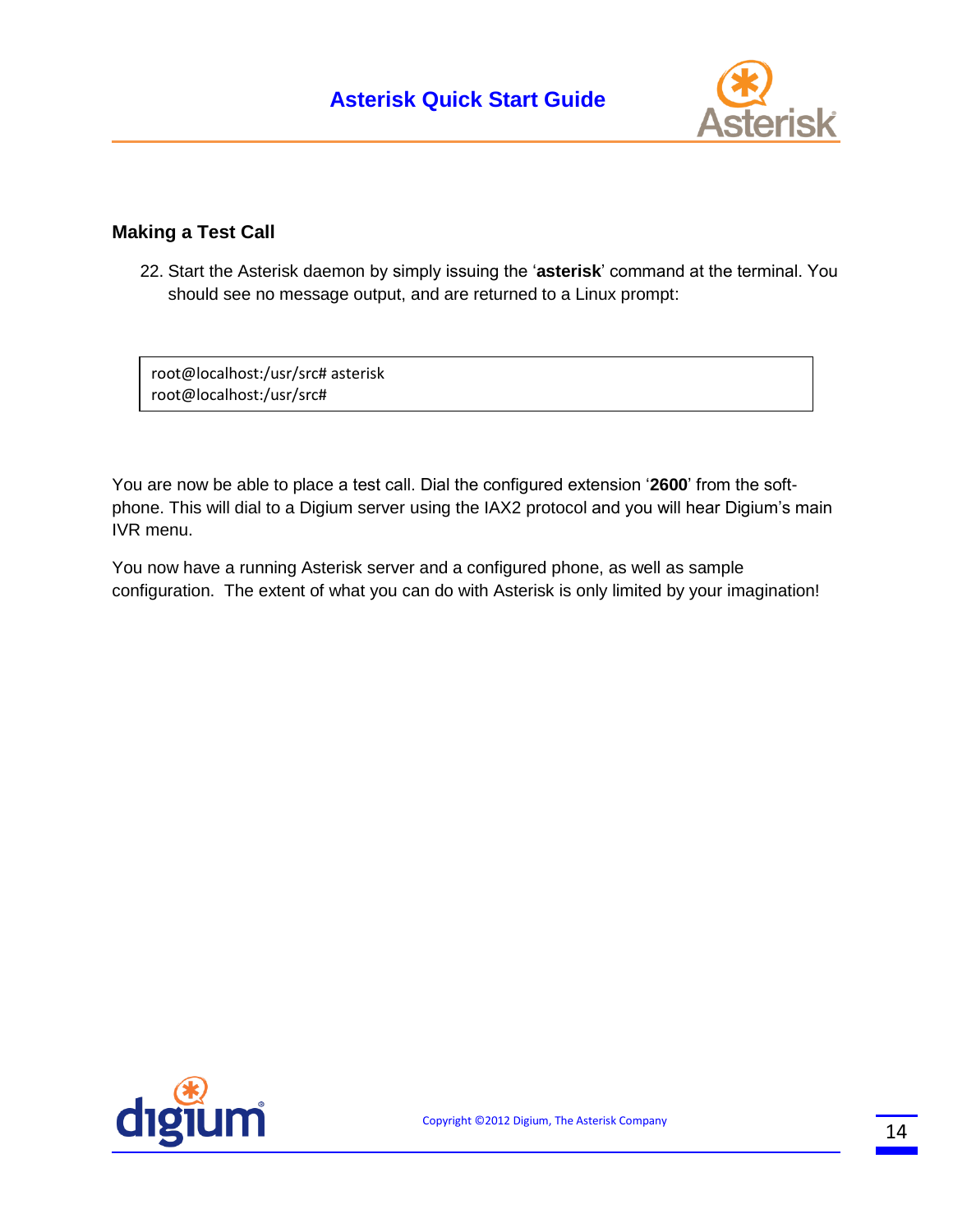

## **Appendix A – The Asterisk CLI**

### 1. Connecting to the Asterisk CLI

There are many options that you can apply following the '**asterisk**' command at the Linux terminal. A few of the most common and useful are listed and described below. You can see a detailed list of all the valid options by running '**asterisk –h**'.

#### **asterisk –r**

If you've started Asterisk using a script or by running '**asterisk**' at the Linux terminal, you can then connect to that **r**unning instance of asterisk with the **'-r**' option. You will be presented license and warranty information, followed by the CLI prompt:

root@localhost:/usr/src# asterisk -r Asterisk 1.8.16.0, Copyright (C) 1999 - 2012 Digium, Inc. and others. Created by Mark Spencer <markster@digium.com> Asterisk comes with ABSOLUTELY NO WARRANTY; type 'core show warranty' for details. This is free software, with components licensed under the GNU General Public License version 2 and other licenses; you are welcome to redistribute it under certain conditions. Type 'core show license' for details. ========================================================================= Connected to Asterisk 1.8.16.0 currently running on localhost(pid = 80085) localhost\*CLI>

#### **asterisk –c**

Starts Asterisk in **c**onsole mode. This assumes you have *not* already started asterisk as a background daemon process by running '**asterisk**' (or a script). You will immediately be connected to the Asterisk CLI. Run '**core stop** now' at the CLI to be end the process and return to the Linux prompt.